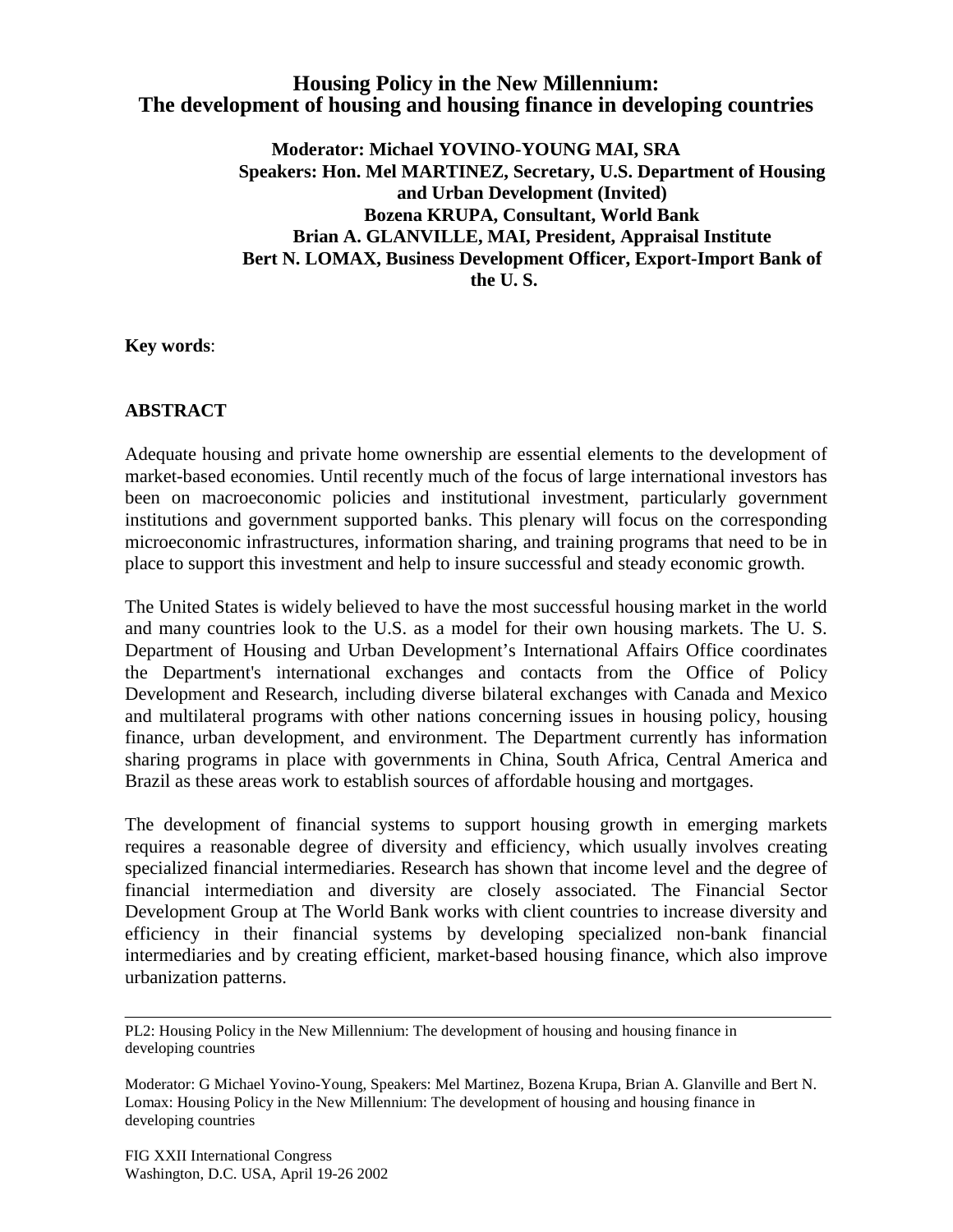The Bank has recently been examining asset price bubbles and their effect on the global economy. Asset price bubbles are when real estate and stock prices increase dramatically over a short period of time and then collapse. The World Bank is called in to help facilitate restructuring in the aftermath of a bubble. Michael Pomerleano, the Lead Financial Specialist with the Financial Sector Development Department has put forward the theory that an inadequate supply of trained financial professionals—appraisers, insolvency experts, financial analysts and actuaries contributes to these price bubbles. Without these trained financial intermediaries, developing economies do not have the capacity to introduce a sophisticated credit culture and are unable to scrutinize and evaluate the finances of corporations or the value of real estate collateral. The effects of this lack of capacity can also be an impediment to developing economies access to capital for housing development.

In light of this emerging need, The Appraisal Institute over the last few years has established cooperative education programs in Korea, Turkey, Thailand and South Africa. In Korea the program is supporting the large scale restructuring of the economy as the large Korean conglomerates liquidate real estate assets. The program in Turkey is in support of a new certification system for appraisers that supports the Turkish Capital Markets Board's creation of a mortgage market in Turkey. Wherever the program is located, the main focus is in training independent valuers that can adequately value real estate collateral and protect risks.

In addition, the Appraisal Institute has begun discussions with several other national valuation organizations toward the development of an umbrella organizations of valuation organizations that would promote best practices, encourage robust and consistent standards, support and encourage higher education, promote continuing learning and advance global transparency for the international property valuation profession.

The Export-Import Bank of the United States provides financing to support U.S. exports in those markets where the private sector is unwilling or unable to go. As financial infrastructures are strengthened and housing markets expanded in developing economies, demand will be created for housing products. Traditional lenders may be hesitant to enter such markets. The Export-Import Bank has programs that help U. S. Exporters by providing loans, guarantees and insurance in emerging markets.

This plenary should give participants an excellent overview of development projects that have been successful, the multi-disciplinary cooperation required to solve global housing development issues, and information on resources to aid the development of their own economies.

PL2: Housing Policy in the New Millennium: The development of housing and housing finance in developing countries

Moderator: G Michael Yovino-Young, Speakers: Mel Martinez, Bozena Krupa, Brian A. Glanville and Bert N. Lomax: Housing Policy in the New Millennium: The development of housing and housing finance in developing countries